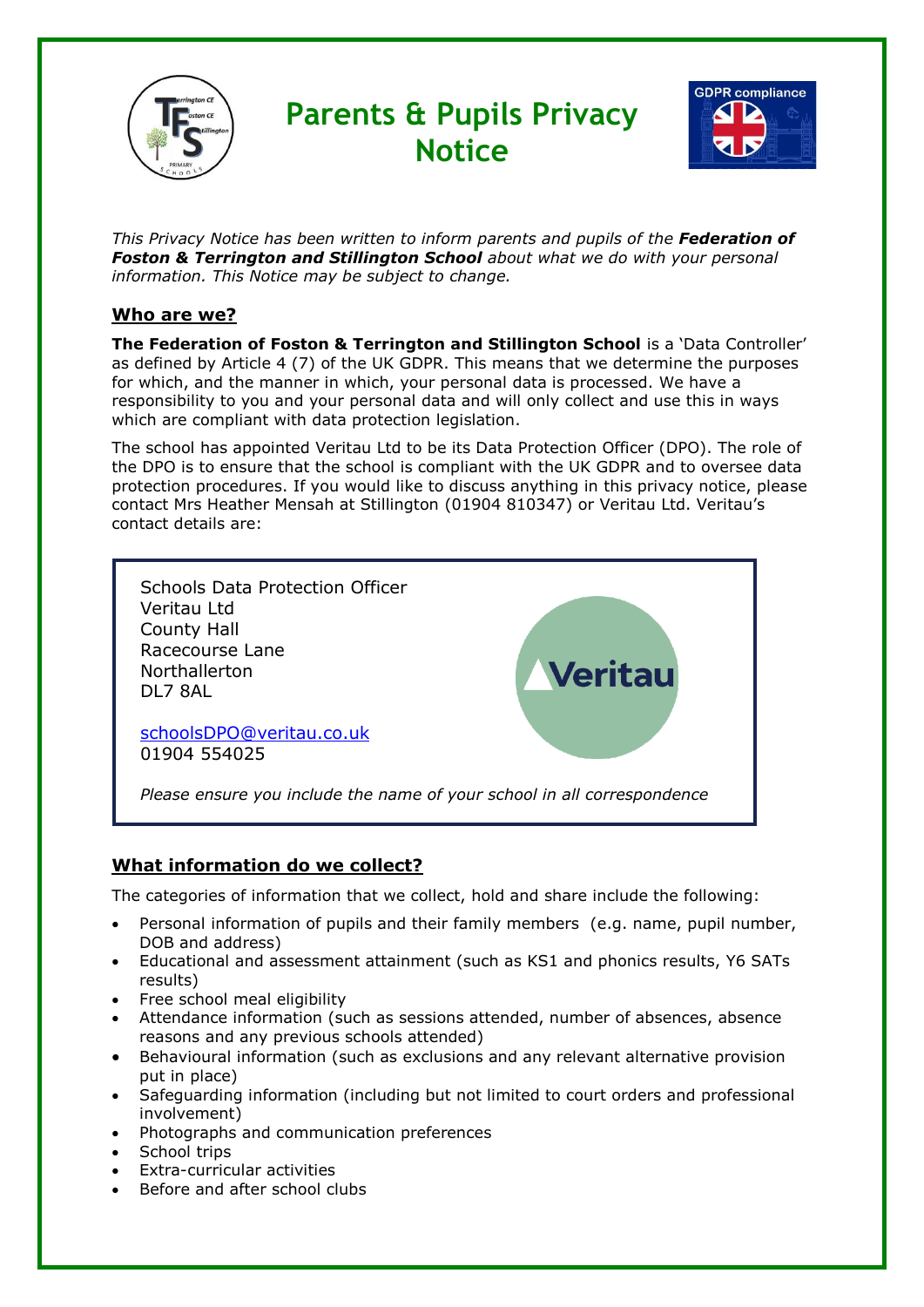We will also process certain 'special category' data about our pupils including:

- relevant medical information please be aware that where the pupil has a severe allergy or is thought to be at risk of needing emergency care for a medical issue then this will be shared with all relevant staff members. We may do this in the form of photo identification in the staff room to ensure that all staff members are aware of the issues should an emergency situation arise
- Special Educational Needs and Disabilities information (including the needs and ranking)
- Race, ethnicity and religion

### **Why do we collect your personal data?**

We use the information we collect:

- to support pupil learning
- to monitor and report on pupil progress
- to provide appropriate pastoral care
- to assess the quality of our services
- to keep children safe (food allergies or emergency contact details) to meet the statutory duties placed upon us by the DfE

We also may keep some information for historical and archiving purposes in the public interest

Any personal data that we process about our pupils and parents is done so in accordance with Article 6 and Article 9 of the UK GDPR.

Our legal basis for processing your personal data, in line with Article 6(1)(c) (legal obligation) includes (but not necessarily limited to):

- Education Act 1944,1996, 2002, 2011
- Education and Adoption Act 2016
- Education (Information About Individual Pupils)(England) Regulations 2013
- Education (Pupil Information) (England) Regulations 2005
- Education and Skills Act 2008
- Children Act 1989, 2004
- Children and Families Act 2014
- Equality Act 2010
- Education (Special Educational Needs) Regulations 2001

We also process information in accordance with Article 6(e) (public task), Article 6(a) (consent), Article 9 (2)(a) (explicit consent where applicable) and Article 9(2)(g) (reasons of substantial public interest).

We mainly collect pupil information through admission forms and common transfer file or secure file transfer from previous school. The majority of pupil information you provide to us is mandatory in line with your parental responsibility – for further details please see the following link [https://www.gov.uk/government/publications/dealing-with-issues](https://www.gov.uk/government/publications/dealing-with-issues-relating-to-parental-responsibility/understanding-and-dealing-with-issues-relating-to-parental-responsibility)[relating-to-parental-responsibility/understanding-and-dealing-with-issues-relating-to](https://www.gov.uk/government/publications/dealing-with-issues-relating-to-parental-responsibility/understanding-and-dealing-with-issues-relating-to-parental-responsibility)[parental-responsibility.](https://www.gov.uk/government/publications/dealing-with-issues-relating-to-parental-responsibility/understanding-and-dealing-with-issues-relating-to-parental-responsibility)

However, some information we ask for on a voluntary basis. When we do process this additional information we will ensure that we ask for your consent to process it.

Where we are processing your personal data with your consent you have the right to withdraw that consent. If you change your mind, or are unhappy with our use of your personal data, please let us know by contacting Mrs Heather Mensah at Stillington (01904 810347)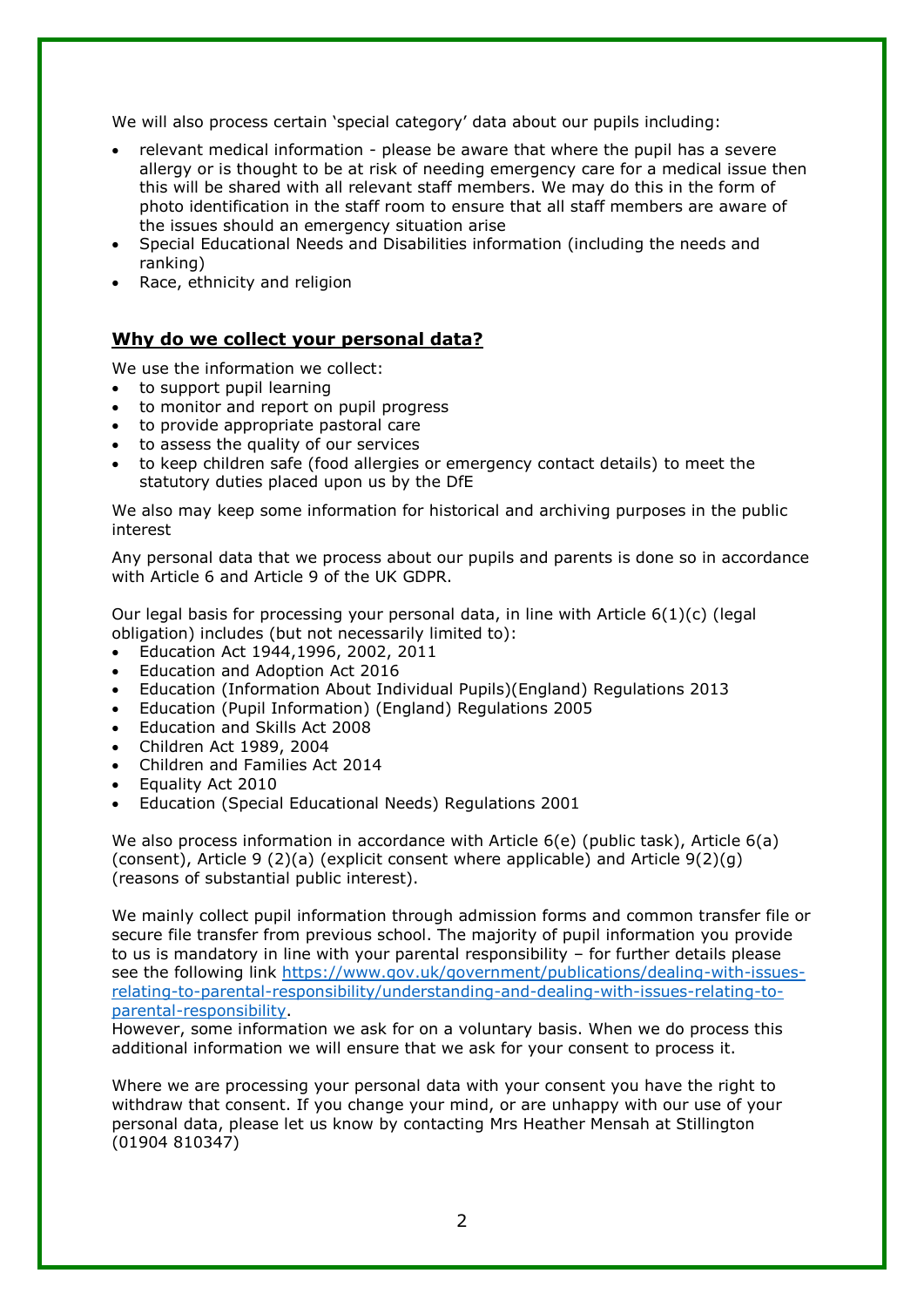### **Who do we obtain your information from?**

Much of the information we process will be obtained directly from you (pupils and parents). We will also process information received from:

- the Department for Education (DfE)
- the North Yorkshire Local Education Authority
- previous schools your child has attended.

#### **Who do we share your personal data with?**

We routinely share pupil information with:

- schools that the pupils attend after leaving us
- our Local Education Authority of North Yorkshire County Council
- the Department for Education (DfE)
- National Health Service bodies

Where necessary, some or all of this information may be shared across all our three schools.

For more information on information sharing with the DfE (including the National Pupil Database and Census) please go to:

[https://www.gov.uk/government/publications/national-pupil-database-user-guide-and](https://www.gov.uk/government/publications/national-pupil-database-user-guide-and-supporting-information)[supporting-information](https://www.gov.uk/government/publications/national-pupil-database-user-guide-and-supporting-information)

We will not share any information about you outside the school without your consent unless we have a lawful basis for doing so. For example, we may also share your data with classroom/teaching apps and some websites for the purpose of enhancing pupil learning. Where we do this we will rely on either Article 6(e) (public task) or Article 6(a) (consent).

#### **Where we rely on Article 6(e) you have the right to object to processing and where we are relying on Article 6(a) you have the right to withdraw that consent at any time. Please see section below on data subject rights.**

#### **How long do we keep your personal data for?**

The Federation of Foston & Terrington and Stillington School will keep your data in line with our Information Policy. Most of the information we process about you will be retained as determined by statutory obligations. Any personal information which we are not required by law to retain will only be kept for as long as is necessary to fulfil our organisational needs.

# **What rights do you have over your data?**

Under the UK GDPR, parents and pupils have the following rights in relation to the processing of their personal data:

- to be informed about how we process your personal data *(this notice fulfils this obligation)*
- to request access to your personal data that we hold, and be provided with a copy of it *(we send out a 'data capture' form to you each September, so that you can see what information we hold and make any necessary amendments)*
- to request that your personal data is amended if inaccurate or incomplete
- to request that your personal data is erased where there is no compelling reason for its continued processing
- to request that the processing of your personal data is restricted
- to object to your personal data being processed.